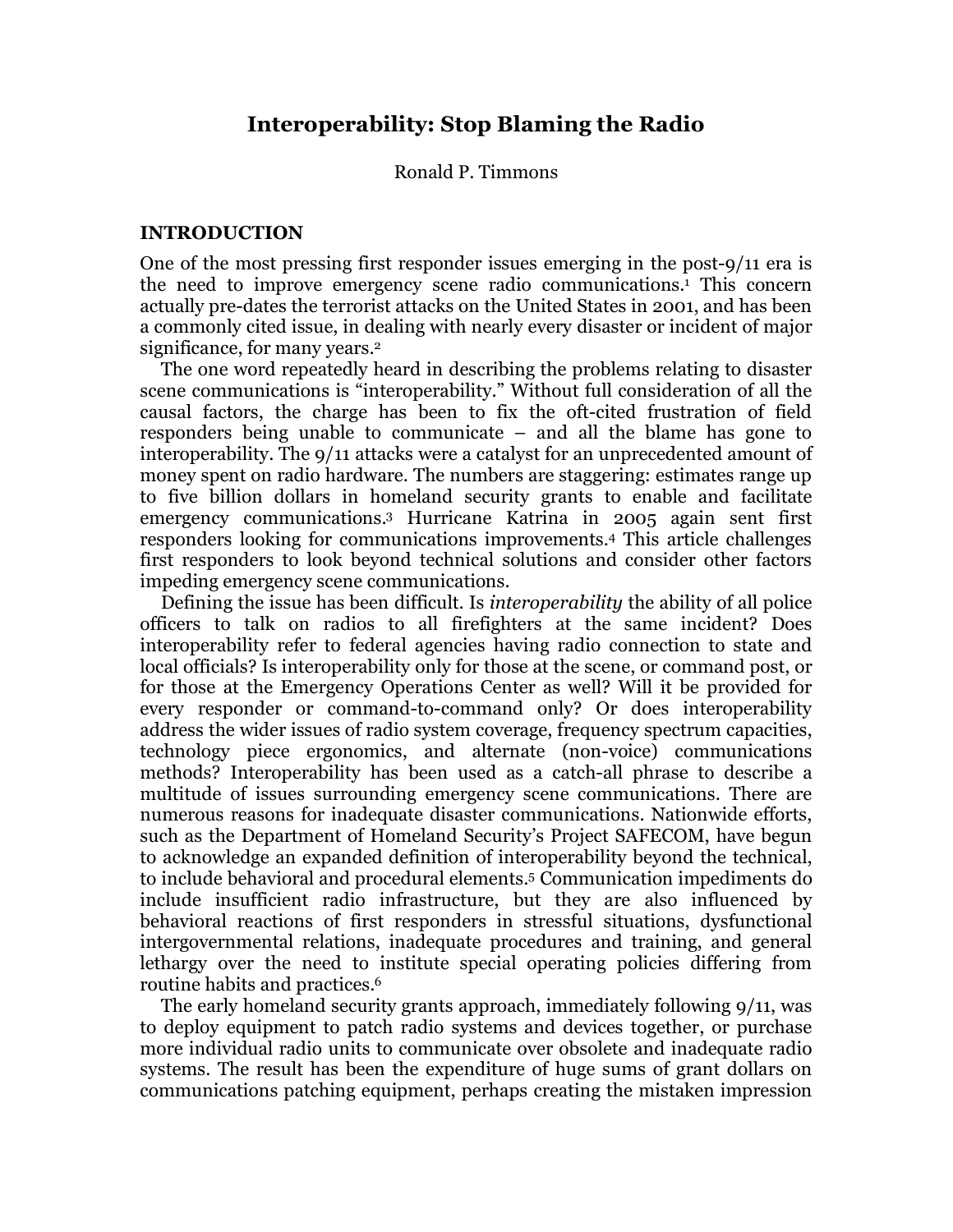on the part of first responders that emergency scene communication will instantly and automatically be improved once the equipment is bought and plugged-in. <sup>7</sup> Before efforts such as the SAFECOM Program, "…interoperability efforts were uncoordinated and spread across a variety of Federal agencies." Total reliance upon technological solutions, without proportionate training and practice, greatly reduces the effectiveness of radio patching equipment.8

New radio gateway patching equipment was deployed nationwide, with little initial guidance or consensus for proper use. Since then, planning and training components have been introduced into the grant process and major urban areas have been compelled to file and test Tactical Interoperability Plans in 2006, but the migration of theory and specific manipulative skills, down to the user-level, has been slow to occur.<sup>9</sup> A major interoperability survey, just released, found that "…strategic plans for interoperability are the exception rather than the norm."10

This article suggests alternatives to overzealous equipment interconnection and instead urges a rethinking of the factors faced by personnel operating at a disaster. Common practice and policies should include new procedures for first responders when using radio equipment designed to improve interoperability. Communications improvement alternatives, such as training responders to prioritize radio traffic and employ alternatives, should be carefully weighed and tailored by first responder policy makers, while devising a policy best suited for their local jurisdictions. 11

#### **OPERATIONAL REALITIES**

Beyond the mere technical aspects, policy makers need to consider the complexities facing those operating at the scene of emergencies. The radio is one tool of communication, but the overall process of communications deserves greater attention.

The daily routine of first responders does little to prepare those responders for the communications-intense environment typical of large scale disasters. Yet the universal reaction of response personnel at after-action reviews has been shock and indignation over failed communications at disaster scenes, followed by a tendency to blame the equipment instead of the people. The *9/11 Commission Report* goes into great detail about the failings of the radio systems of various agencies responding to the terrorist attacks in New York City in 2001.12 Transcripts and recordings reveal there was almost constant chatter, albeit sometimes choppy and unintelligible. Setting aside the technical issues, which were many, a lot of people still talked on the radio; so while much was being *said*, *communication* was weak. More recent exercises have identified similar shortcomings. The observations and recommendations emanating from the civilmilitary *Strong Angel* exercise series echo many of the same frustrations about communications inefficiencies and recommendations for new ways of providing communications support.13 The challenge will be in getting new concepts understood and accepted by the individual first responders in the field. Largescale emergencies challenge the first responder community to find new ways to prepare personnel for situations that will be uncomfortable, unfamiliar, and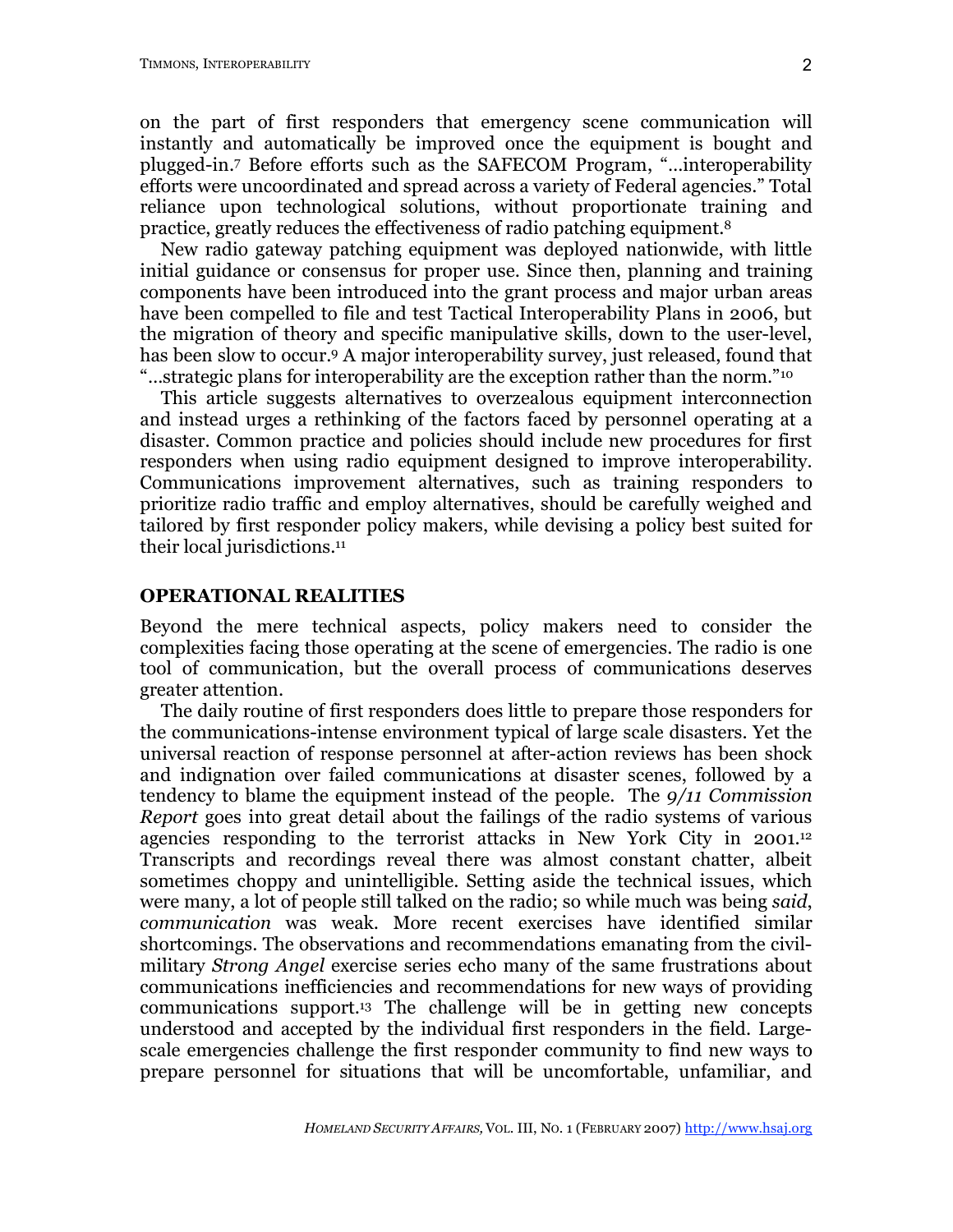counter-intuitive. While there are steps that can be taken to stretch the communications resources deployed at emergency scenes, the logical approach is to manage the input (the amount of radio talking done at the scene) as well.

First responders tend to revert to normal usage habits in times of crisis, instead of modifying their use of the system when many agencies have been patched together, increasing system overload. The net result is that daily radio practices are accelerated and multiplied, with a dramatic increase in the quantity of communications by the responders at an incident, *and* these communications are squeezed into limited communications systems. The Department of Homeland Security (DHS) encourages first responders to "use interoperability solutions every day," so that "coordinated communications in response to any incident will be a natural instinct."14

Traditionally, there has been a tendency to devise hardware solutions for a whole range of challenges, instead of addressing human engineering issues. <sup>15</sup> The desire for a "turnkey" solution is understandable; the purchase and delivery of new equipment signals tangible evidence that something is being done. Considering that the kind of cataclysmic incidents we are preparing for are infrequent and the statistical exceptions, it is difficult to thoroughly assess the effectiveness of new equipment and procedures, even in the most realistic training exercise environment. Careful insight and informed projections are needed to ensure we do not find ourselves in the same state of dysfunction ten years from now, because we bought the equipment but did not change our culture and habits.

Funding for training accompanies some interoperability grant programs (signaling recognition of the importance of attention to non-hardware solutions) yet specific examples of actual training applications are difficult to find. What constitutes "interoperability training" is vague and nonspecific, leaving room for the requesting jurisdiction to include the component in their grant application while excluding specifics. Once agencies recognize the value of training to compliment the equipment they have deployed, training packages planned by DHS in the 2007-2011 planning window should facilitate those so inclined to participate. <sup>16</sup> To date there is disproportionately little collective recognition of the need for improved human interoperability communications procedures, as some first responder agencies presumably expect an out-of-the-box solution, based on building more communications infrastructure and patching radio systems together.

#### **PHYSIOLOGICAL INFLUENCES**

It is helpful to briefly step back from the radio hardware focus and consider the theater in which personnel responding to a disaster operate. Examination of psychological and human factors demonstrates that the most robust radio system imaginable may not deliver the expected results.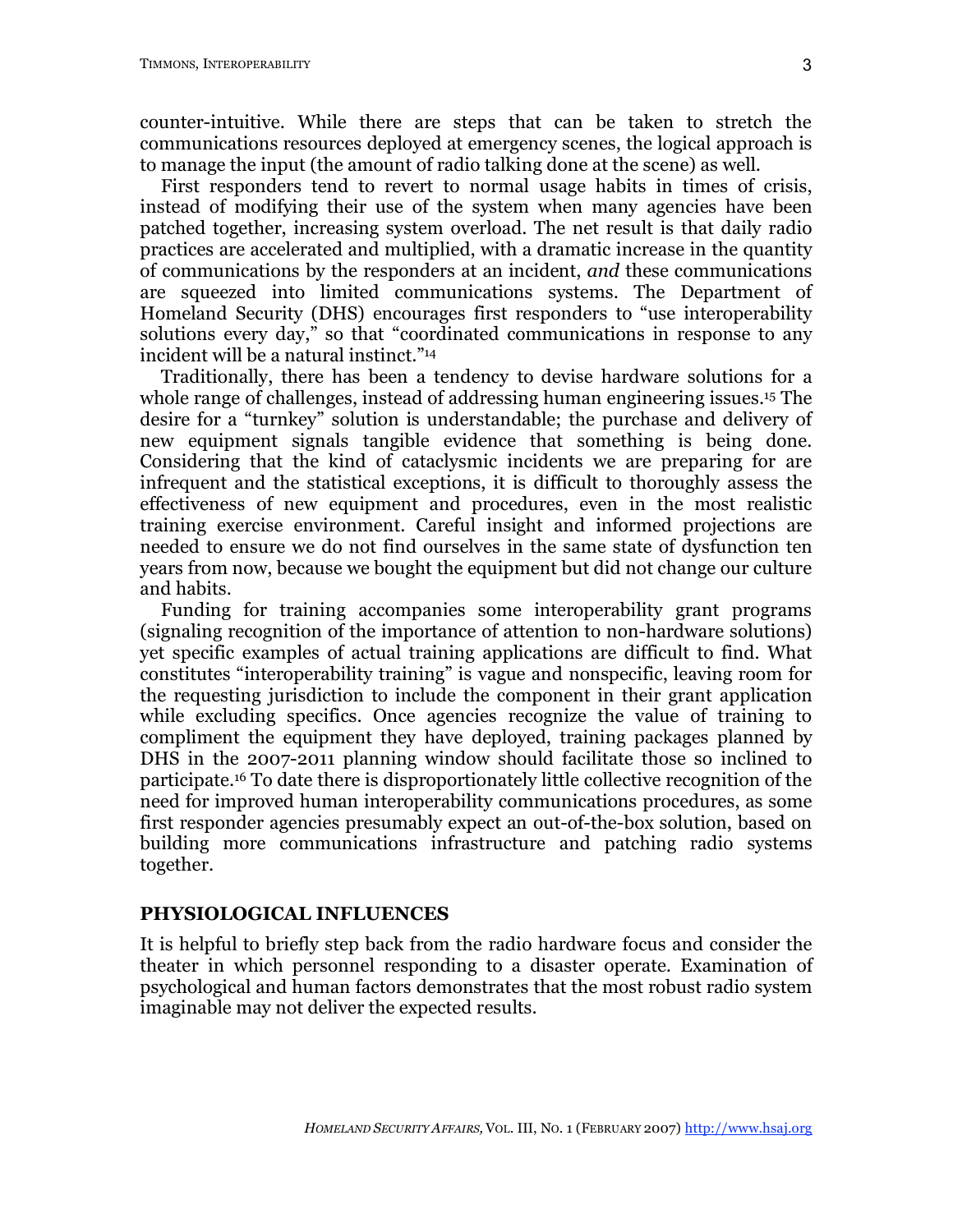### **Sensory Overload**

A lot is going through the minds of incident command personnel at the scene of an emergency; the amount of sensory input the brain has to process is immense. Just the process of *responding* to the incident in emergency mode takes a toll on the individual. First responders (in contrast to those working in stable environments) may be emotionally compromised when they arrive at the scene, before they are even called upon to perform critical decision making and clearly articulate commands to others.

When asked to describe the process by which emergency decisions were arrived at, a firefighter in one study indicated that he was not even aware that he *was* making a decision; it was more of a reflexive reaction than a conscious contemplation of a range of options to be selected from.17 This is sometimes referred to as intuitive decision making and it reflects that people who are experts in their domain may react automatically without conscious thought and in the absence of full knowledge of the operational picture. More research is needed to determine the level of influence sensory overload and myopic operational tendencies exert on first responders expected to communicate in an optimal manner.

# **Cognitive Bias**

Another consideration is the tendency to apply "cognitive biases," a state in which people tend to discount information that disconfirms their (correct or incorrect) preconceptions. <sup>18</sup> This can lead to the incomplete or inaccurate relay of key information due to missing pieces of the operational picture, further confounding effective communications. Decision makers are susceptible to cognitive biases when operating under stress, i.e., high workload, time pressure, and information ambiguity.

### **Speech Center Deficit**

People within the first responder community can readily identify with the problem of speech center deficit, a phenomenon that sometimes occurs when someone is transmitting on a radio at the scene of a critical incident. Further study is needed to understand the role of hormone secretion, such as adrenaline and cortisol, plus other stress-related physiological reactions, which alter the voice pitch and inflection when someone is talking on the radio during a serious incident. As anyone who has listened to the famous recording of a reporter describing the crash of the Hindenburg ("oh, the humanity!") can attest, stress causes the human voice to take on a very unique quality, and the speaker can literally succumb to a state of "speechlessness."19 Another example was Walter Cronkite's 1963 announcement of the assassination of President Kennedy, his voice cracking with emotion, as he was the first to break the story.20 Mr. Cronkite did not witness the event, yet the weight of the information on a piece of paper caused an involuntary reaction influencing his speaking ability.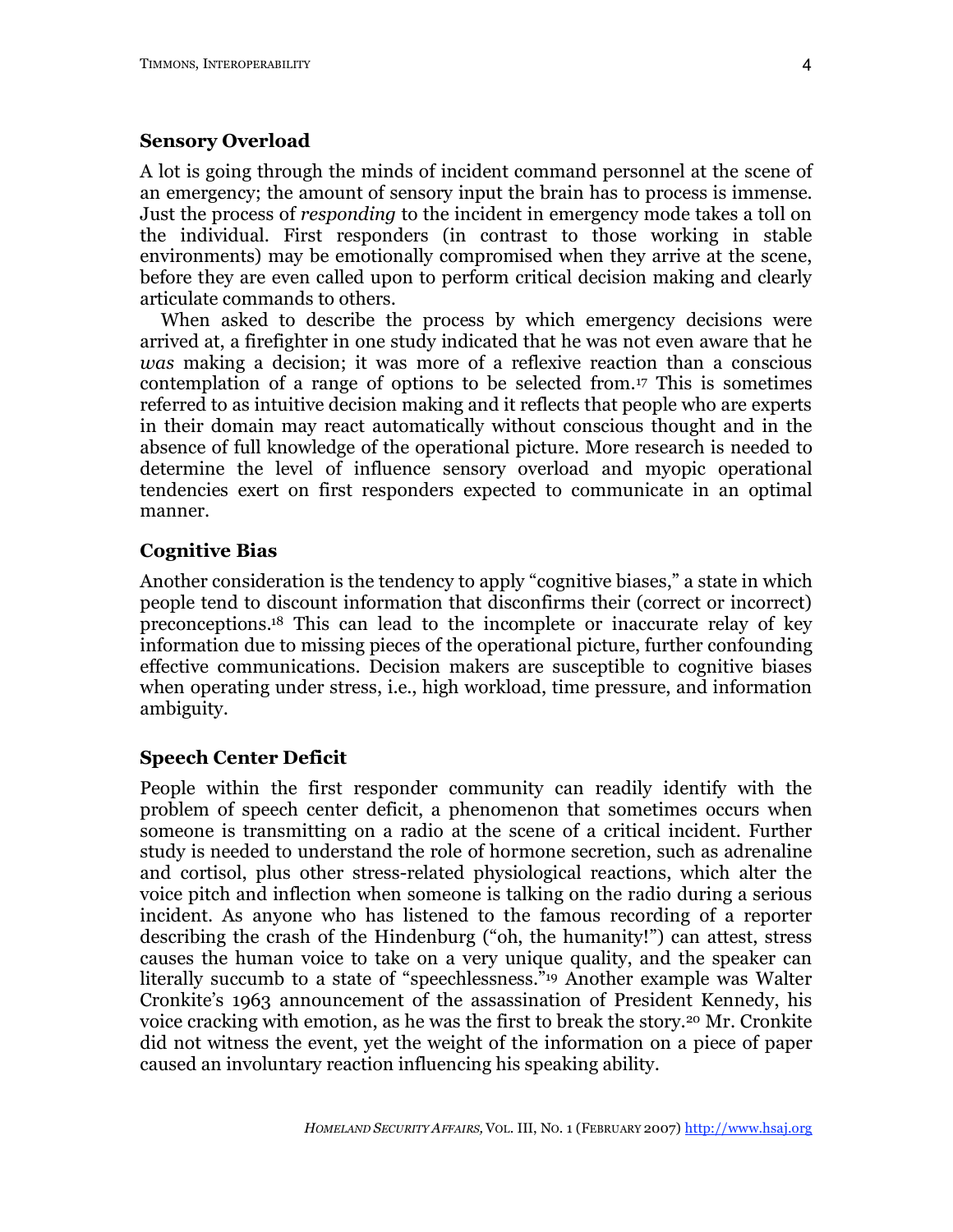Recognition of this reality will allow us to scale back our expectations of effective voice communications at intensive emergency scenes. Responders should seek alternative communications methods and utilize message prioritization, for maximum value and improved operations.

### **Suppressed Emotions**

Another major influence inhibiting clear communication is a state of *expressive suppression*, defined as "consciously inhibiting emotional expressions while emotionally aroused."21 First responders force themselves to "stay calm" and control the emotion in their voice. Review of incident recordings reveals that staying calm is critical to maintaining orderly radio communications, yet it can trigger a cascade of additional stressors for those involved. 22

One study found that when people suppress natural emotional responses, they experience elevated blood pressure, increased stress levels, disrupted communications, reduction in rapport building, and inhibited relationship formation.23 These byproducts are hardly a recipe for articulate communications and collaborative resource deployment with other agencies.

# **LIMITATIONS INHERENT IN THE EMERGENCY ENVIRONMENT**

The average incident commander generally arrives at the scene of a community emergency with little more than a portable radio and perhaps a clipboard of some sort. The largest first responder departments in the country may deploy drivers and aides with command officers, but they are the exception to emergency responses made nationwide. Command assistance, support, and technology are usually deployed on-scene as an incident escalates, but the capabilities to fund, staff, configure, and operate under pressure vary greatly across the country. While the level of support eventually brought in to a large-scale disaster provides assistance to the solo incident commander, it is during the first few minutes of a disaster that the incident commander is responsible for a wide array of critical duties and the chance for saving lives and preventing further consequences is greatest.

Once the influences affecting first responders are better understood and accepted, emergency trainers and planners are directed to several logical conclusions:

• There will be factors beyond the control of those present at the scene, impacting their ability to use radios in optimal ways. While training and experience can improve radio practices, particularly intense incidents (such as those where people are critically injured, awaiting rescue, or actively threatening others) should be anticipated, along with the propensity of those involved to be impacted emotionally. Emotional handicap should be anticipated in dire command circumstances.

During periods of high-volume, high-stress crisis situations, the user's expectation of and reliance on good communication continues, but the increased pace and load on the radio system, combined with the unique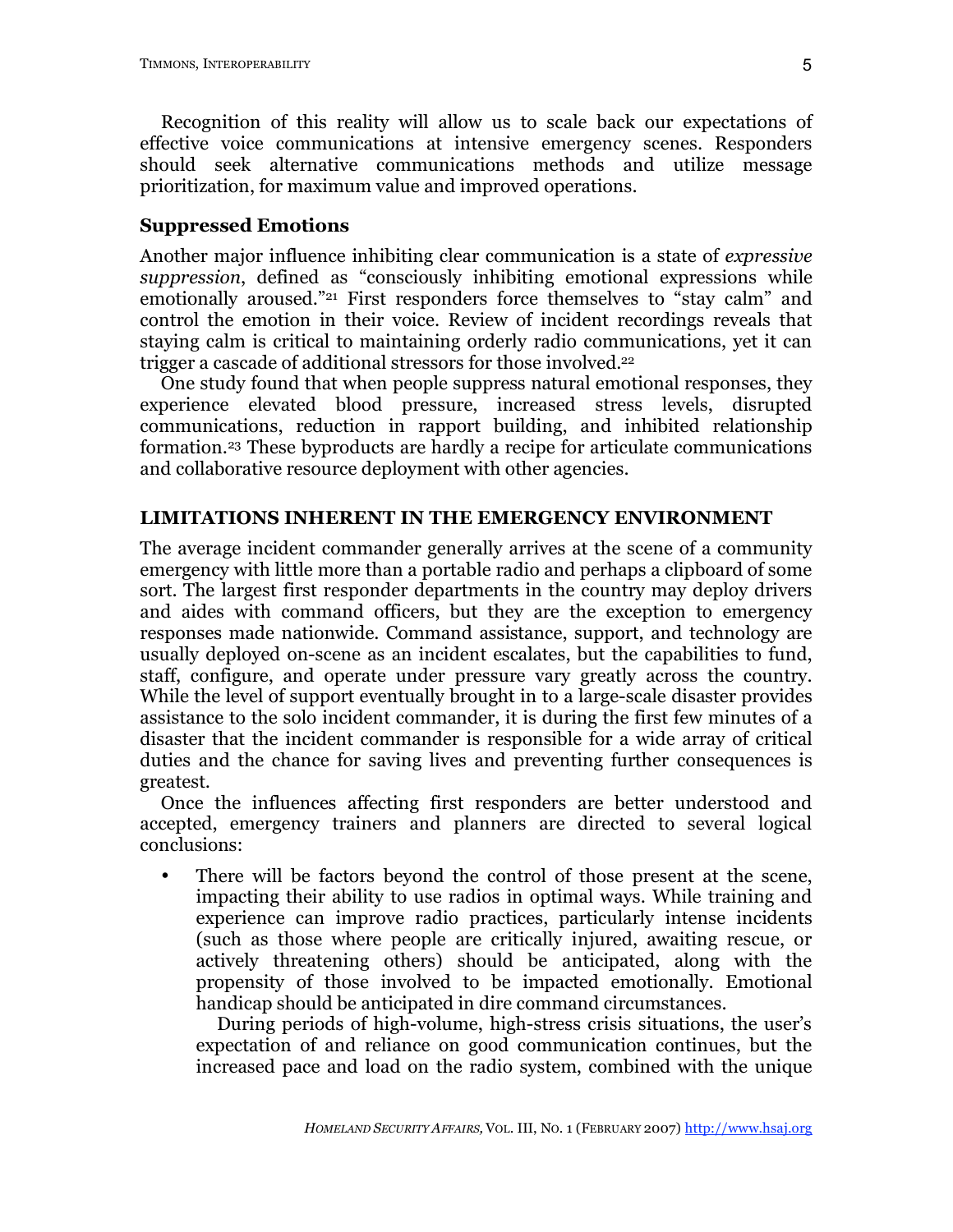emotional influences present, typically acts to hamper, rather than facilitate, the communications process.

• Radio communications during cataclysmic events will not be as expedient or helpful as during lesser emergencies. People are creatures of habit and tend to revert to practiced behaviors in times of crisis. The same talkative practices used during daily, routine operations quickly collapse under maximum radio system loading.

During periods of routine operations, confidence in using the radio equipment increases. The user generally has clear air for conversations with coworkers and dispatchers, communicating through casual or routine turns of speech. With light radio traffic and normal emotional states, first responders are able to conduct efficient business conversations on a daily basis. Nothing in this pattern adequately prepares the user for greatly accelerated and congested crisis communications.

- Consider how common it is for a member of the general public to feel apprehensive about delivering a routine speech to a large room of people, even with adequate notice and preparation. Then juxtapose the challenge inherent in disaster scene communications that requires verbalization, (ideally in optimized, unambiguous syntax) of a pattern of words containing specifics about an emotionally-charged emergency situation, the details of which were unknown just minutes prior. This helps to explain the dysfunctional communications experienced by disaster scene radio users.
- Personal protective equipment (PPE) tends to hamper access to and utilization of radio equipment. Despite improved equipment designs evolving over the years, this continues to be a factor. In addition, many non-firefighting personnel have been issued PPE through homeland security grants, but have never tried to use their radio equipment while wearing it.

The most well-intentioned plans and procedures can look very good on paper and fail to translate into valuable guidance during times of crisis, unless the limitations of the human physical and cognitive functions are considered. It is wise to anticipate the physiological limitations experienced by people under stress, and devise practical work-arounds to allow some level of prioritized communications to occur.

# **Emergency Communications Under The Microscope**

Accepting the aforementioned limitations inherent in emergency communications, we can benefit from detailed study of communication habits of first responders. Metrics obtained through radio system loading data provide valuable confirmation or counterpoint to anecdotal experiences reported by participants during routine incidents and training exercises. Decidedly less scientific, but nonetheless valuable, are user comments gleaned from after-action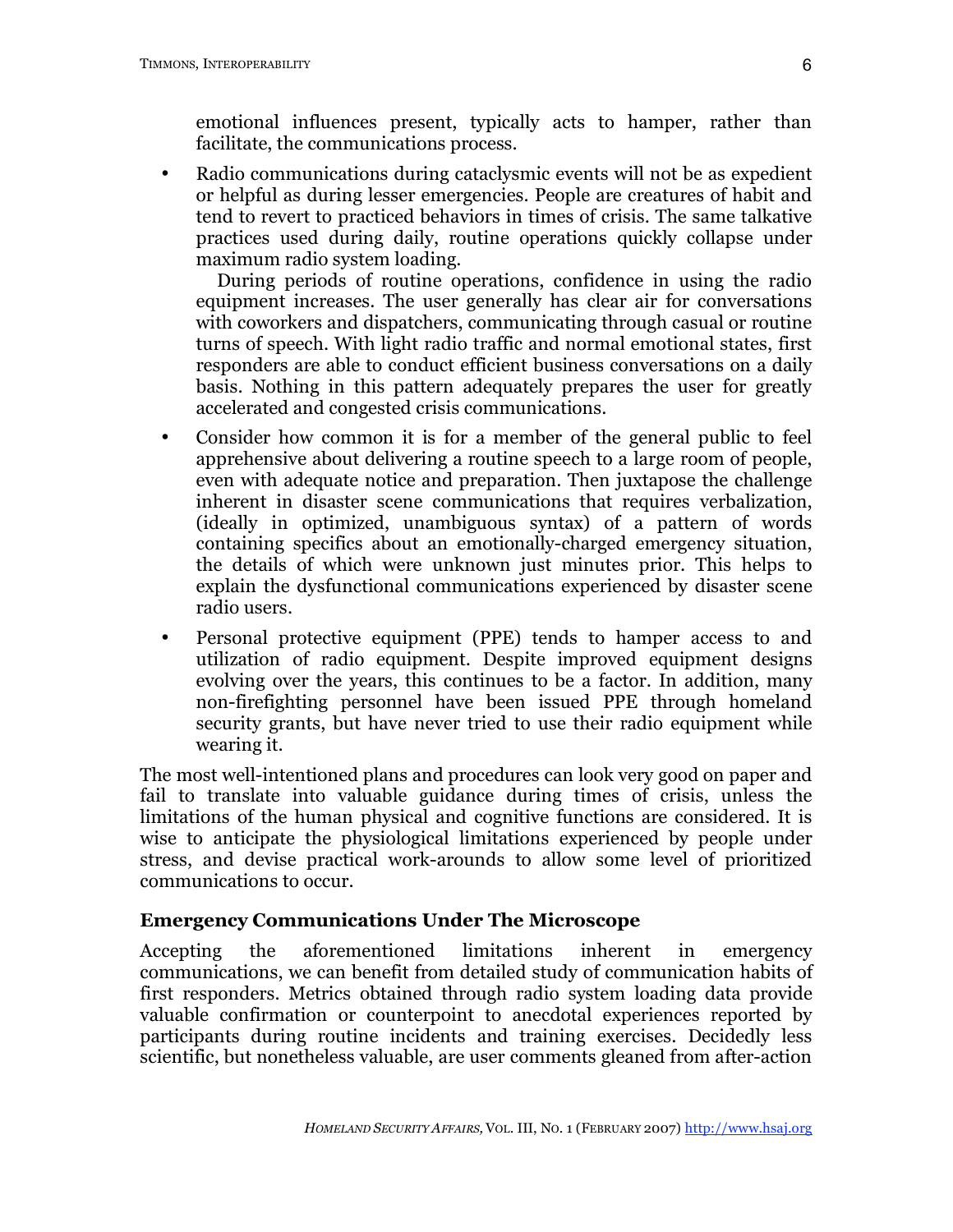reviews, during which communications issues are frequently discussed. Opportunity to quantify improvement needs can be identified in post-incident transcript reviews, during which the effectiveness of communications can be rated.

Transcripts and recordings from numerous critical incidents involving various combinations of fire, police, medical, local, and mutual aid units, responding to single and multi-jurisdictional incidents, were analyzed while conducting thesis research at the Naval Postgraduate School.24 This included assessing incident transcripts from New York City on September 11, 2001, for timely and effective delivery of messages. Radio communications from a multi-jurisdictional fire department training exercise were evaluated in detail, revealing several opportunities for non-technical improvements.

Analysis of data from the training exercise communications studied showed the percentage of radio messages needing to be repeated was 4.9 percent. Another 11.9 percent of the radio messages went unacknowledged (thirty-three out of the fifty-one unacknowledged messages were to the incident commander), and were presumed to be unheard. In addition, 2.6 percent of the communications turns were judged to be a questionable use of radio airtime, e.g. face-to-face message exchange may have been more appropriate, the speaker was communicating redundant information, or information of questionable value was transmitted.25

Since radio system congestion is a commonly reported frustration, it is critical to find ways to make more airtime available. The collective total of repeated, unacknowledged, and questionable communications turns in this exercise equaled 19.4 percent of all messages, indicating a significant opportunity to reclaim nearly one-fifth of all radio airtime lost to such inefficiencies.

Unacknowledged messages to the incident commander are an area of concern, and were universally noted in training exercises, as well as in the recordings of actual emergencies. Further research is needed to fully assess predominant reasons for such inattention, since radio problems and clarity of the message were not typically noted on recordings. The incident commander was presumably distracted, overwhelmed, or attending to something else at that instant.

### **HOW TO MAKE IT BETTER**

One way to improve the communications efficiency rating is to provide training on better prioritization of radio messages while introducing the concept of communication alternatives to public safety radio. Face-to-face communication and decentralized emergency scene, sector-level, task coordination are examples of ways to achieve objectives without use of radio resources. Modifications to the status quo will be needed before the next major leap in emergency scene communications efficiency can be achieved.

### **New Scene-Command Paradigms**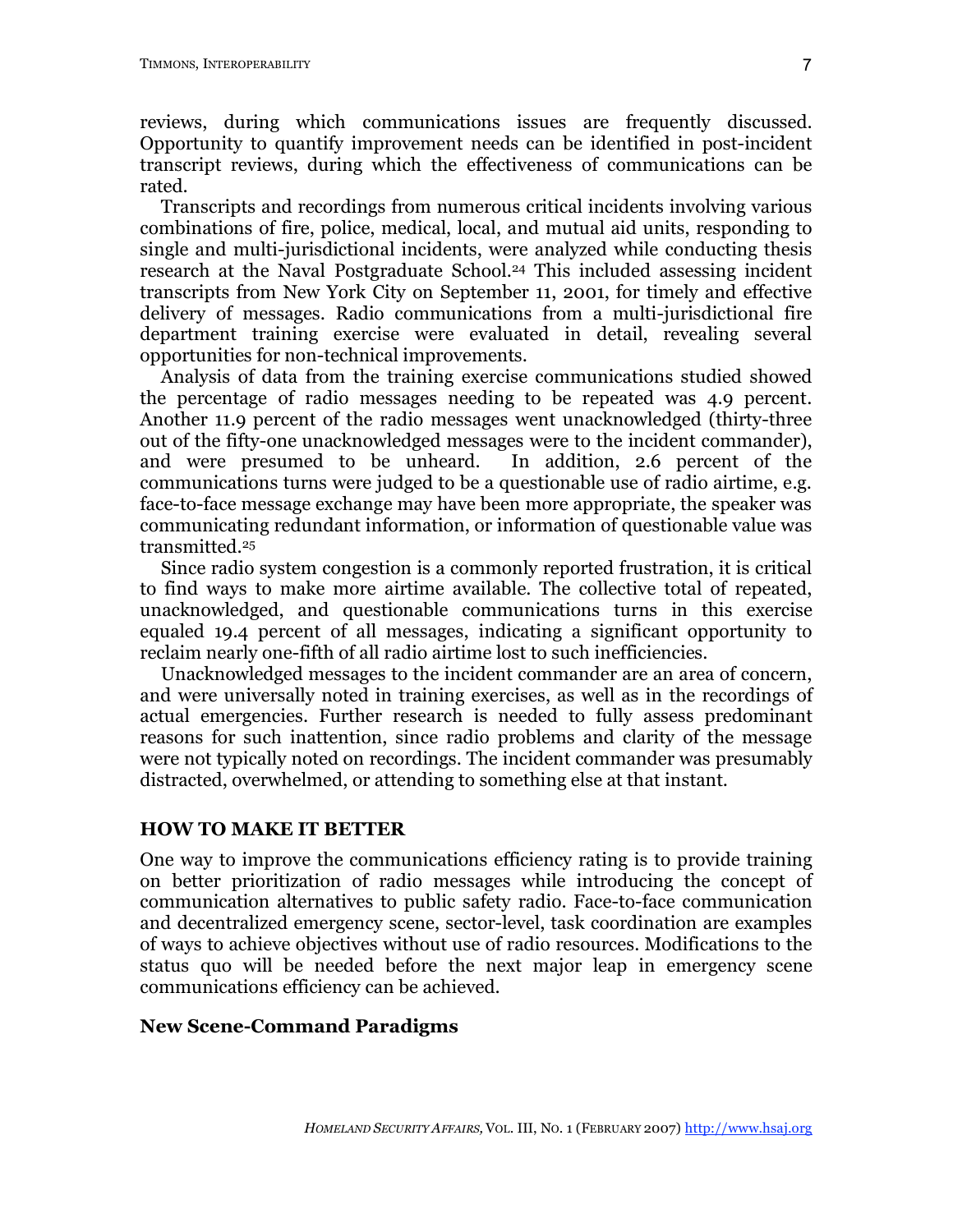Recognizing the intensive communications needs for efficient emergency scene success, we should strive to find new and better ways to provide a support system for first responders at the scene. New technology holds the promise of better emergency scene communications support, but it will require examination of how personnel are deployed and operate during an emergency. Over the last two decades, some large first responder departments have begun to transition to a fixed base of command operations at large emergencies, moving command personnel from literally standing in the street, to vehicle or building-based command posts. Homeland security grant dollars have facilitated the purchase of command post vehicles for many jurisdictions, yet there is general inattention to the need to prepare staff to optimize such resources. Mobile command facilities provide a greater array of communications support, beyond that which can be dependably delivered over handheld, portable equipment. It admittedly takes time and personnel resources to deploy such assets, so there is a need to start with operations more limited in capability, but the eventual deployment of enhanced capabilities will be of assistance in extended operations.

It would be beneficial to assign personnel at the emergency scene exclusively to facilitate communications support for the incident commander. Some large first responder departments have such scene-based communications capabilities (aides, chiefs' drivers, etc). Other agencies should seek creative ways to develop such expertise, perhaps detailing first-arriving support personnel (who often selfdispatch to large-scale incidents), or deploying special tactical dispatch personnel. Greater operational efficiency, enhanced crew safety, and "reclamation" of scarce radio airtime can be expected if communications support personnel operate inside a quiet environment, at the command post, with the incident commander. Communications specialists should be supplied with adjunct devices, such as headphones and visual displays, allowing them to pay close attention to radio traffic and data streams, thus assisting the incident commander in communications continuity.

#### **NIMS-The 10,000 Pound Elephant**

In the recordings reviewed, considerable airtime was consumed in coordinating agencies. It was often apparent that separate commands were being employed at the same incident. The federal government has mandated the National Incident Management System (NIMS) as a condition of grant funding.26 While many agencies claim to know and use NIMS, evidence of its field application is weak, especially in relation to multi-agency command from a single incident command post. Jurisdictions claiming to be enthusiastic adopters are often hard-pressed to show application of sound incident command and NIMS principles at emergency scenes ranging in complexity from the New York City attacks on 9/11, involving two 110-story buildings, to more routine traffic accidents and building fires.<sup>27</sup>

The reasons for slow or no adoption of NIMS range from traditional resistance to change, to a state of general denial of the possibility that large-scale emergencies can happen in any given jurisdiction, to what may be the biggest factor of all: a reluctance to answer the "who's in charge" question amid historic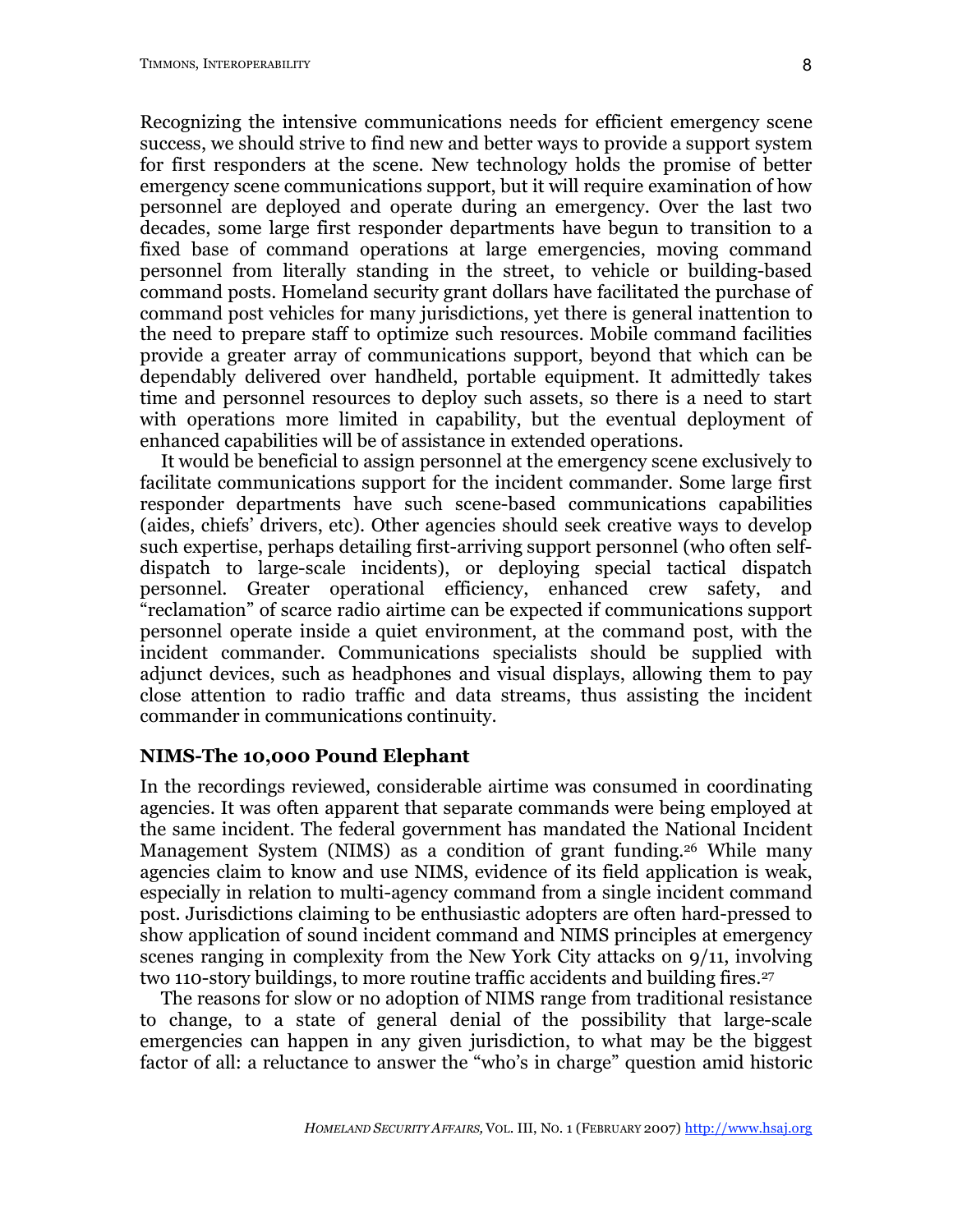turf battles, especially those related to police vs. fire department rivalries, and/or squabbles between various levels of government. Cordiality between agencies on the surface can belie the lack of NIMS application in the field.

Full implementation across all disciplines and jurisdictions will need to happen before optimum value is derived from the NIMS edict. A centerpiece of the new procedure involves dividing the incident into manageable pieces, with command officers assigned to task and/or geographical locations. These commanders can assume considerable line-of-sight and face-to-face communication with people in the task groups, thus eliminating much of the radio traffic at a critical incident. While the fire service has universally practiced incident command system principles for many years, law enforcement and other agencies have significant work ahead in transitioning from superficial, on-line NIMS overview training to effective, specific, and tactical NIMS implementation.

The *Unified Command* concept within NIMS is optimal when commanders from each agency are present at the same incident command post. While the separate command post concept is the practice in many locales, it probably has more to do with avoiding the "who's in charge?" issue than it does with any practical advantage. Unified Command is much more difficult when communications devices must be relied upon, instead of the optimal communications method: face-to-face.

### **Governance**

Some attention is starting to be paid to non-technical interoperability issues, including common governance and procedural recommendation.28 But the most recent round of field tests revealed there is more work to be done in that regard. One U.S. Department of Justice official recently commented that governance is the greatest gap being found in field testing of interoperability initiatives. 29

The drive for greater interoperability of radio communications has triggered more inter-agency collaboration, but there remains a need for greater control and governance over the use of interoperability equipment. While many jurisdictions have some history forming an alliance with a neighboring jurisdiction, it is rare to see all neighboring jurisdictions participating equally, and to see crossjurisdictional policies (police/fire, local/county/state/federal, etc.). With the hardware now available to form ad hoc communications networks, agreement on common boundaries of utilization will be critical; otherwise inadvertent system overload is likely.

# **Standardized Nomenclature**

Interoperability initiatives have brought additional focus on the issue of agencyspecific codes used over radio systems. Valid concerns have been raised about the presence of non-standard and often conflicting codes being used by many jurisdictions, along with the potential for critical errors in times of crisis communications. While some departments have phased-out radio codes in recent years, others still cling to them as an ingrained operating practice and custom.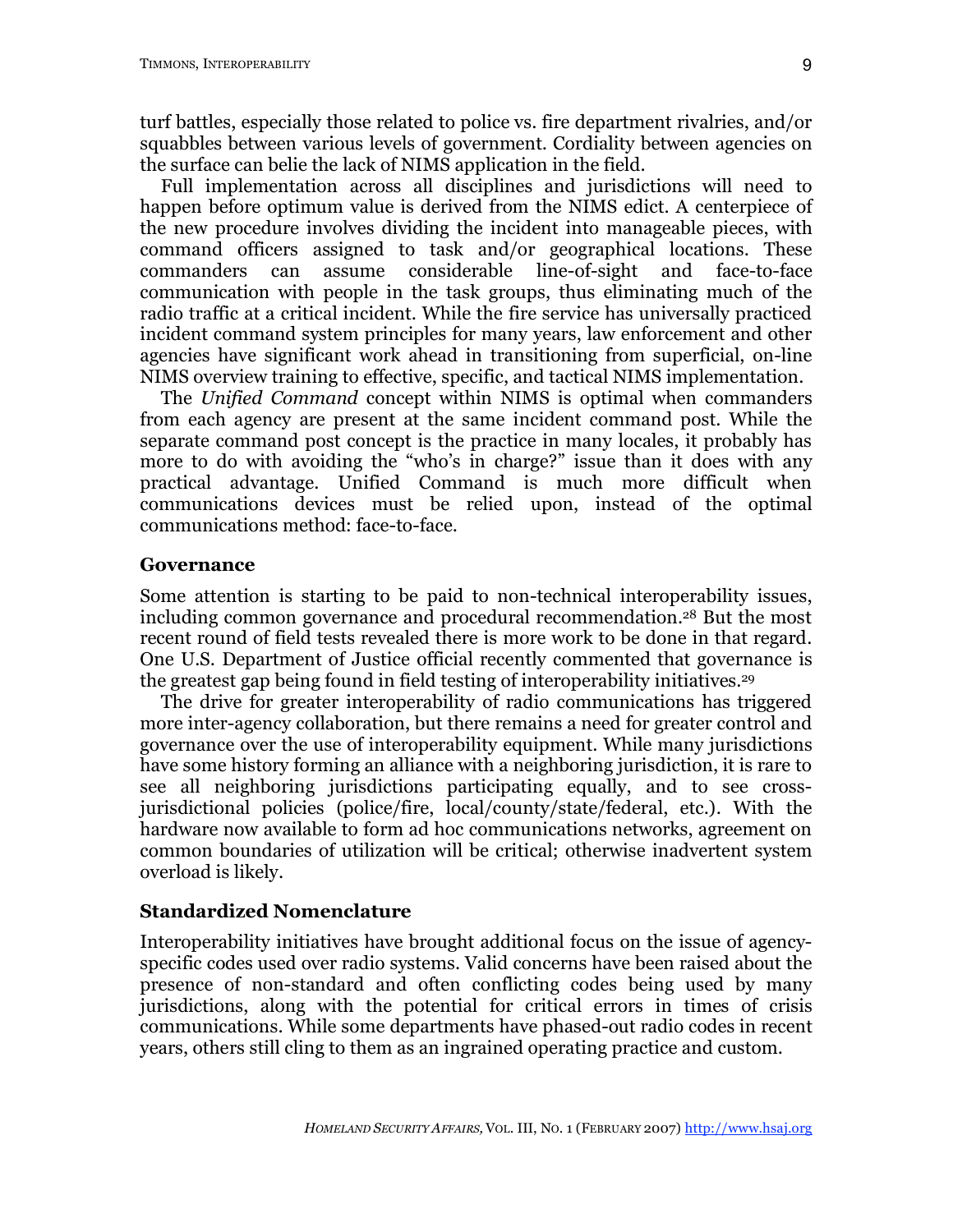The International Association of Chiefs of Police (IACP) recently addressed the Department of Homeland Security's (DHS) posture that 10-codes and other codes used over radio systems should be eliminated during daily use within the NIMS implementation initiative. At the 2005 annual meeting of the IACP, DHS Secretary Michael Chertoff yielded to the hue and cry of the membership to leave everything alone, as it relates to radio codes.30

This offers further evidence that we have a major "uphill battle" regarding any substantive changes to customs and traditional operating policies, even when the compelling need to overturn an existing practice is evident.

# **Hand Piece Ergonomics**

Often the radio itself is blamed, when operator error is really the cause. Public safety radio users frequently are not able to do much more than turn the power on, adjust the volume, push to talk, and maybe change a few channels. These users, like many people, may exhibit the "Blinking 12 syndrome," using only a portion of a technology product's capabilities (like the blinking, unset clock on home video equipment,) instead of reading instruction manuals and experimenting with seldom-used features.

The challenge for the future will be to configure radios to be more intuitive to use, while providing more training (and a commensurate level of motivational self-interest,) to the field responders who will need to know how to use their radio as a life-safety device, and during infrequent circumstances, immediately recall how to change to another bank of channels. Manipulating portable radio settings is a difficult task to accomplish under ideal conditions; the chance of successful selection of a different channel bank is much more challenging under stressful, adverse operating conditions.

# **Data Displays**

Given the limitations of delivering voice communications at intense incidents, a potent possibility resides in providing non-voice data to operational commanders. Incident recordings confirm that precious airtime is often consumed just to relay to incident commanders lengthy lists of units responding to the disaster. Because of the way data is transmitted over communications systems, more data can be delivered (within the same amount of airtime) than a commensurate amount of voice communication. Using more data transfer, as an alternate to some voice information, reserves the most intuitive and valuable form of communication – voice – for the highest priority messages.

# **NEW PROCEDURES NEEDED**

Specific procedures necessary to derive maximum benefit from the new interoperability equipment being deployed for homeland security communications improvement need to be addressed. Communications procedures should include teaching ways to economize use of communications assets, by placing priority on life-safety radio transmissions and practical, non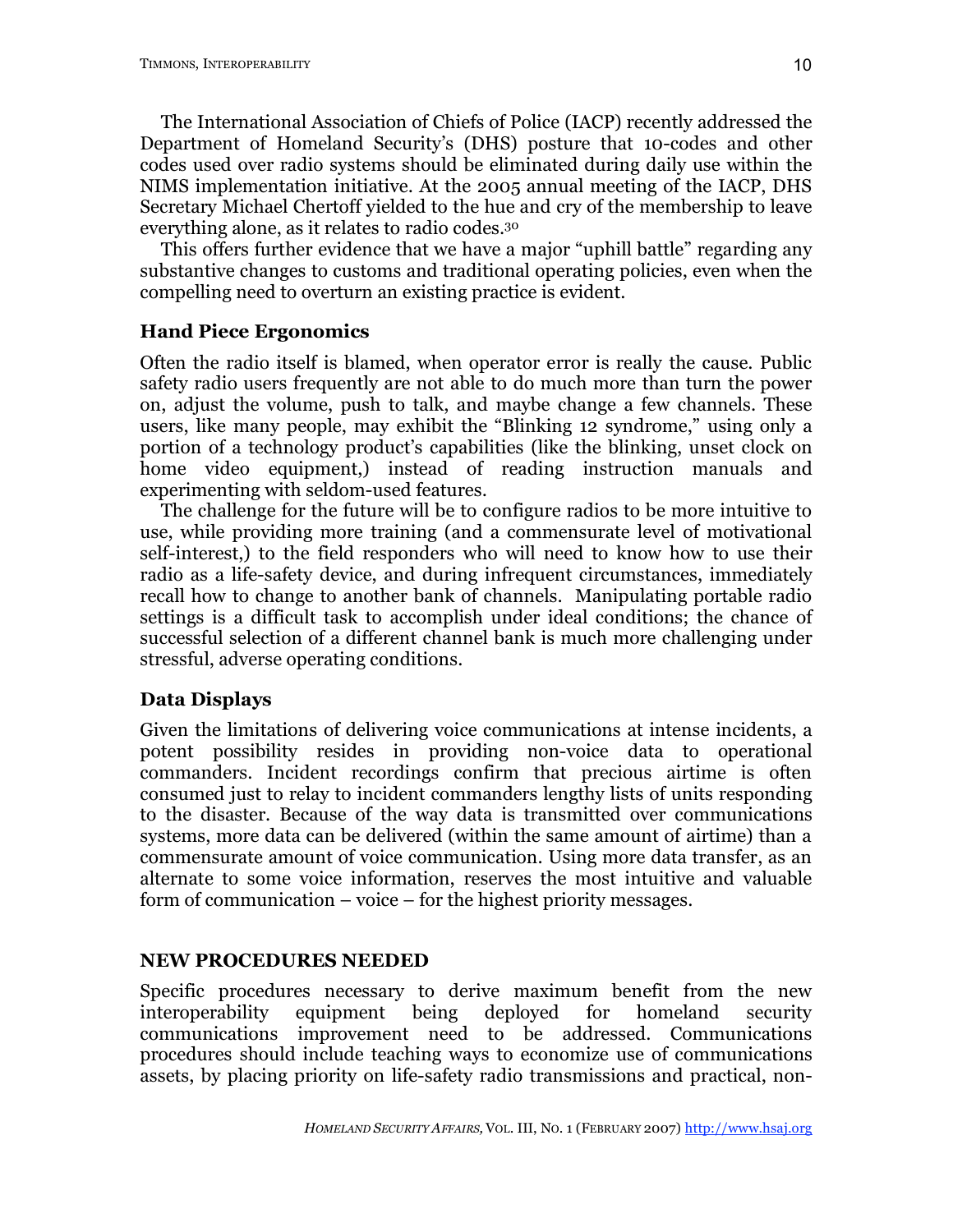radio alternatives for communicating during emergencies. Improved procedures should address application of NIMS incident management principles emphasizing the use of staging areas, sector control by assigning functional units under the control of a sector command officer, and application of face-to-face communications practices. 31

In reviewing numerous recordings of critical incidents, it is apparent that the best practice would involve modification of radio system utilization, at the source, to optimize the quality of communications to produce "better" not "more" communications turns. Such a "less is more" posture, involving radio system use, runs counter to the policies practiced in daily response to routine incidents. All users must make a conscious effort at disaster scenes to resist the habits practiced in normal operations and limit their use of the radio system for the highest priority life and safety needs.

To overcome the inherent limitations of patching multiple radio system units onto a common operational platform, new procedures should be implemented to prioritize the use of limited radio resources. Review of numerous critical incidents involving various combinations of fire, police, medical, local, and mutual aid units, responding to single and multi-jurisdictional incidents, found a common pattern of influences:

- 1. Responding units tended to stop at the first injured person encountered at the periphery of the incident and call for an ambulance to that specific location, even when it should be obvious that a mass casualty incident was underway, involving dozens, or even hundreds of victims.
- 2. Turns of communications devolved into clipped, ineffective bits, to the point where it was difficult to tell who was talking to whom.
- 3. If a field unit expressed vocal excitement, the dispatcher's voice tended to also rise in pitch and pace. The dispatcher plays a key roll in keeping everyone calm through the use of a controlled voice inflection and by exuding a stoic confidence.
- 4. Units prefacing their transmissions with key words, such as "urgent" "priority message" or "emergency traffic," received greater attention than those continuing to talk unacknowledged and without preface, even if they conveyed urgency in the pitch and pace of their speech.
- 5. Many incidents eventually got to the point where dispatchers and incident commanders tried to control and reduce the volume of radio traffic by who was talking. Requests such as "all units stand-by" and "command officers only on this channel," were commonly heard.
- 6. A relatively small number of units dominated a majority of the airtime, often with non-critical matters, while many units said nothing. The channel-loading was unevenly skewed to a small portion of those present.
- 7. The most assiduous dispatchers and commanders tried to anticipate those things the field users might ask, and acted to broadcast a summary of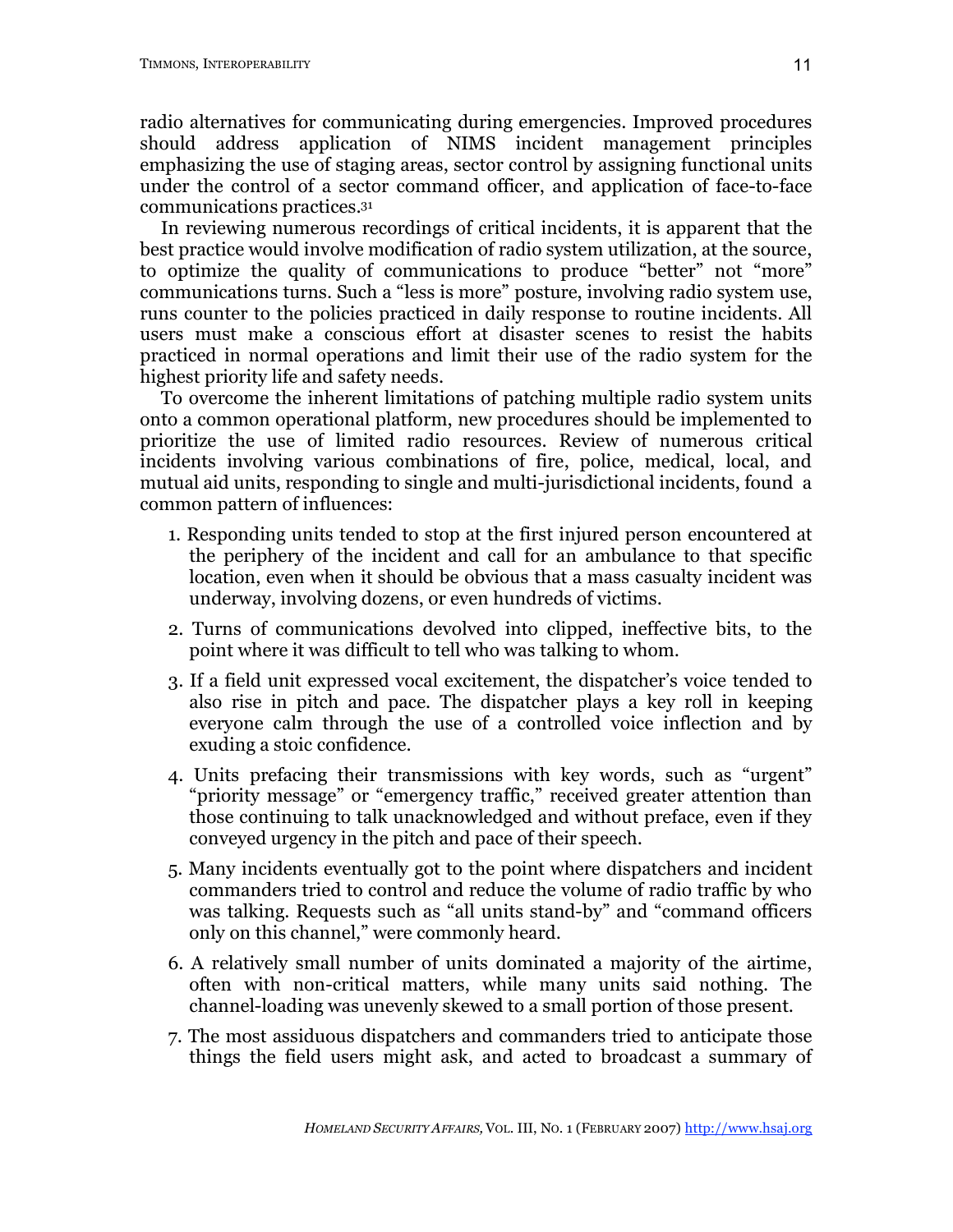information, before it was asked for, in an effort to preempt use of the radio channel for repetitious information requests. This included best access routes, staging areas, triage points, command post locations, and brief situational updates. This relatively small menu of variables produced a disproportionate number of repetitious and superfluous radio transmissions.

- 8. The use of timed milestone updates gave the most even flow of information, acknowledging that time often gets out of phase – either faster or slower – to the perception of those involved at the scene. Many dispatch computer systems have automated features to trigger prompts to the dispatcher at timed intervals, i.e. every ten or twenty minutes. Dispatcher-initiated requests for updates from incident commanders, at timed intervals, aided in developing an operational picture for those at the scene, as well as for support players off-site (still responding, or at alternate locations, such as Emergency Operations Centers).
- 9. Listening to recordings after an incident readily allows for identification of inappropriate assumptions, ineffective ("not what was meant,") communications, and unacknowledged speech turns not evident to those involved at the moment. This can be attributed to the calm environment the reviewers are in and the lack of multi-sensory stimuli experienced by those responding as the incident was actually occurring. While it is not possible to eliminate all distractions and simultaneous demands placed upon those operating at emergency scenes, the inference here is that great value would be derived from managing and limiting sensory input at the scene.

# **Quantifiable Triggers**

Incident recordings reveal common themes in the contention for airtime: requesting individual resources unit-by-unit instead of in large task-force complements, and making requests that are relatively minor in contrast to the overall operational situation at hand.

There is a need for commanders of future cataclysmic events to monitor quantifiable triggers, such as:

- number of victims,
- area involved.
- configuration of structures, and
- type of attack methods used.

These cues can predict the impending overload of communications resources.

Such events should compel (via written procedure, training, and practice) the use of alternate communications tactics and contingencies. The "walking wounded," for instance, should be encouraged to keep walking or redirected to a central treatment area and radios should be used for priority messages only. Such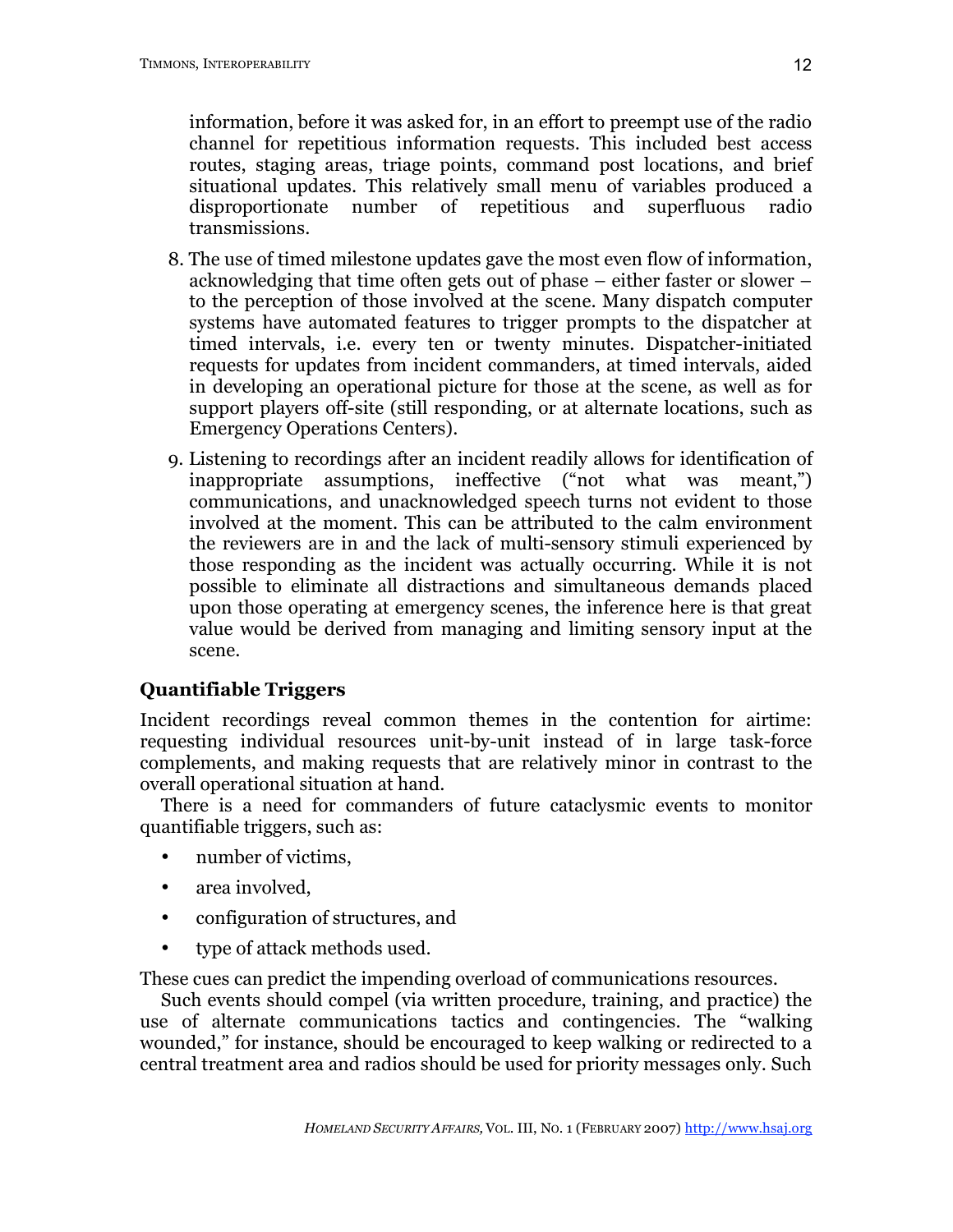strategic use of radio systems during disasters has not generally been part of first responder orientation and training to this point.

### **CONCLUSION**

Homeland security efforts have been heavily focused on interoperable radio communications for local emergency responders. Recent homeland security dictates have listed interoperability as the number one focus for those seeking grant funding. The whole realm of communications behaviors needs to be considered, along with technical considerations.

Post-disaster analyses, including the *9/11 Commission Report*, have described a common frustration with ineffective communications at the scene of emergencies.32 Assumptions made by the misinformed general public, as well as by some public-sector policy makers, have led to misguided solutions. Some solution strategies currently being pursued may actually make matters worse, instead of better (overloading systems by patching too many users together), despite billons of public dollars awarded through grant funding to *improve* communications.

The early assumption was that first responder communications issues were technical, i.e. separate radio platforms, or coverage issues leading to ineffective emergency communications. Such assumptions have a degree of validity, but the predominant focus should shift to procedural and human factors, considering the realities of how people perform during times of stress, rather than how to patch more radios together. Reviews of public safety radio transmissions during disasters, including the terrorist attacks of September 11, 2001, reveal a mélange of words and excited phrases that are often conflicting, disconnected, or superfluous.

Emergency scene communications dynamics are inherently complex because many diverse organizations become involved. A high degree of pre-incident diplomacy is necessary to create the governance process needed for such unprecedented levels of interagency collaboration required by the interoperability movement.

The greatest need is to modify procedures and behaviors, both in daily use and during disaster operations. We need to retrain field personnel in optimal radio operation procedures aimed at prioritizing radio transmissions for life safety, overall situational awareness status, and broad command and control.

Due to the criticality of communications during crisis events, it is imperative to devote resources to developing and implementing new procedures for responders during emergencies. This serves to increase awareness of the need to communicate differently in overload situations, instead of following the typical practice of loading more and more radio traffic into common radio space, to a point where communications turns are not accomplished and responder safety and effectiveness is impaired.

Communications are most critical during the response phase of an emergency. During the response phase, life safety matters are typically at their most acute state. Responders must deal with people awaiting rescue and treatment, while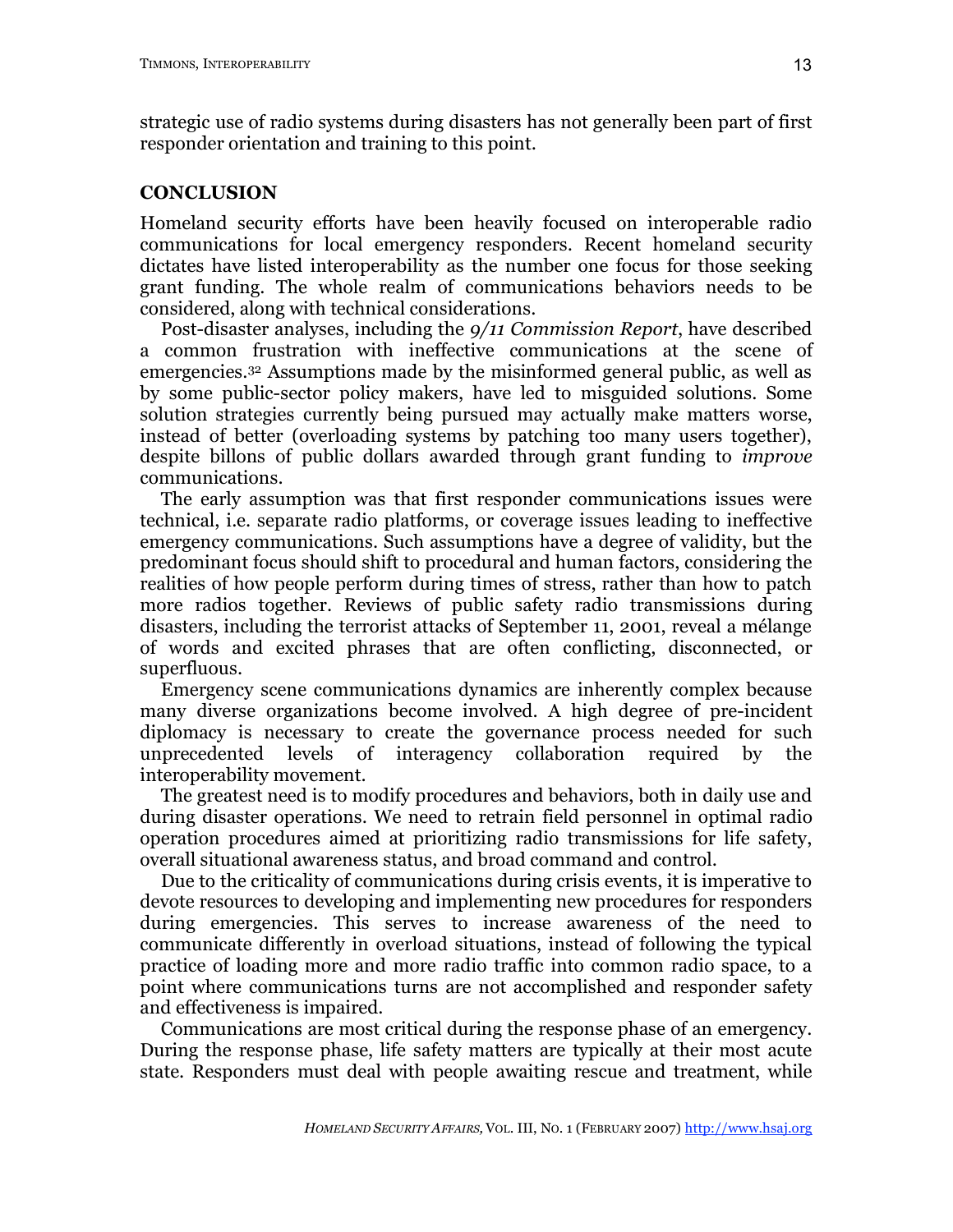focusing on apprehension of the perpetrators, damage assessment, and general situational status reporting. The stress of these missions tends to produce emotionally charged communications during the first hour of the incident, before elaborate field support systems can be established.

Since people revert to practiced behaviors when confronted with stressful situations, it is critical that the tendency of first responders to talk too much during an emergency be corrected. Spending more time listening to what is being said and saving the precious radio spectrum for prioritized life-safety-traffic-only communications is essential – and represents a new policy that needs to be taught and practiced. This will require specific guidelines, training, practice, and application by first responders and public safety communications personnel.

A *crisis communications plan* is advocated whenever command is established at the scene of an emergency where a large number of responders are present, and radio communications are beginning to degrade. Features of this plan should include:

- Encouragement of face-to-face communication within NIMS sectors;
- Designation of staging areas (where responders are directed to muster before deployment in the hazard zone), assigned by the incident commander, where units report and return silently to staging officers at those locations, without radio usage;
- Establishment of a dedicated communications path limited exclusively to the incident commander for situation status reports and requests for additional resources from/to dispatch;
- Coordination of command and dispatch to broadcast situational status reports at regular intervals; and
- Broadcasting to field units that life safety messages are to be prioritized, and they are to use other communications means for minor matters.

These modifications sound easy, even self-evident, but it is very difficult for people faced with a crisis to do anything other than what they have practiced in routine, daily operations. The recommendations made here represent a realistic set of alternatives for addressing the complex set of communications behaviors and influences present at disaster sites. These recommendations include engineering communication assets to fit the way first responders will likely react in emergency situations and introducing the new interoperability hardware with a commensurate level of relevant procedural changes and practice. First responders expect their communication issues to be fixed by radio hardware, yet strategic planning efforts show us it is time to shift the focus to human factors engineering and realistic acknowledgement of the limiting factors inherent at emergency scenes.

*Ronald P. Timmons, fire chief (ret.), Ridge Road Fire District, Rochester, N.Y., is presently the director of public safety communications for the city of Plano, Texas. He holds an MPA, and*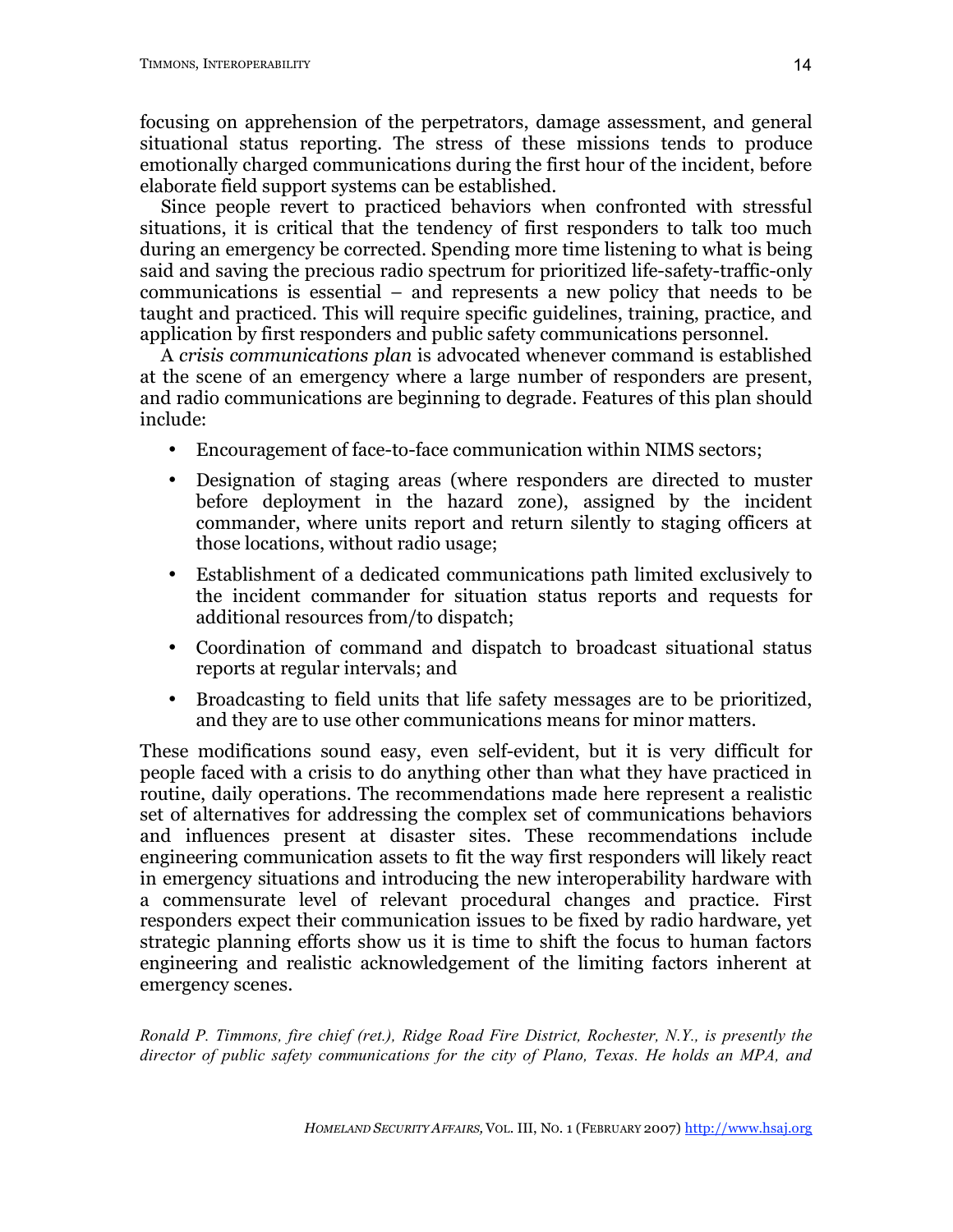*earned a master's degree at the Naval Postgraduate School's Center for Homeland Defense and Security. He is pursuing a PhD in public affairs at the University of Texas at Dallas.*

The author gratefully acknowledges the contribution of his thesis advisory, Susan G. Hutchins, Research Associate Professor, Department of Information Science, Graduate School of Operational and Information Sciences, Naval Postgraduate School, Monterey, California. Her guidance and collaboration played a major role in the final version of this article.

http://www.usfa.dhs.gov/downloads/pdf/publications/tr-076-508.pdf; National Institute of Justice, Office of Justice Programs, U.S. Department of Justice, "Guide to Radio Communications Interoperability Strategies and Products," *Project AGILE Report* (April 2003), 2, http://www.safecomprogram.gov/NR/rdonlyres/8F919F4D-B077-4338-876D-

98F440C90606/0/Guide\_Radio\_Comm\_Strategy\_and\_Products.pdf; see also Donald A. Lund, "The Lessons of Non-Interoperability in Public Safety Communication Systems," *The ATLAS Project, Advanced Technology in Law And Society* (University of New Hampshire, Benchmarks and Blueprints, April 2002), 3-7.

<sup>3</sup> "By some estimates, between \$2.5 billion to \$5 billion in funds were allocated in fiscal 2004 just for interoperable digital radios built using the Association of Public-Safety Communications Officials' Project 25 standard. The exact amount going solely to interoperability projects can't be determined because much of the funding comes in the form of block grants, by which states receive a large lump sum and allocate the funds as they see fit." Lynnette Luna, "Unclogging the Grant Pipeline**,"** *Mobile Radio Technology*, May 1, 2005.

<sup>4</sup> "Some of the basic weaknesses exposed by September 11 – and, one would have presumed, since fixed – seemed instead to linger. For example, police and other officials were unable to communicate as their cell phones failed and satellite phones took days to arrive." From "Unprepared," *Washington Post,* September 5, 2005, Editorial page.

<sup>5</sup> "Achieving interoperability requires more than technology. Shifting all the elements requires a comprehensive, coordinated strategy. Interoperability is about technological, strategic, tactical, and cultural change, as much as it is an issue of one radio transmitting to another." U.S. Department of Homeland Security*,* The SAFECOM Program, *SAFECOM: The Road to Interoperability* (Washington, D.C., 2006); also "Interoperability is more than just information exchange. It includes systems, processes, procedures, organizations, and missions over the life cycle and must be balanced with information assurance." U.S. Department of Defense,

<sup>1</sup> National Commission on Terrorist Attacks Upon the United States, *The 9/11 Commission Report: Final Report of the National Commission on Terrorist Attacks Upon the United States* (New York: W.W. Norton & Company, July, 2004), 280; Eileen Sullivan, "Interoperable Radios for First-Responders Woefully Lacking Despite Billions in Funding," *Congressional Quarterly* (September 2006), http://public.cq.com/public/20060911\_topten\_interop.html.

<sup>2</sup> "One of our biggest problems was communications," FDNY Assistant Chief Donald J. Burns, chief of operations, stated after the 1993 bombing of the World Trade Center. Chief Burns returned to the World Trade Center on September 11, 2001, and lost his life while commanding personnel under similarly compromised communications conditions. U.S. Fire Administration/Technical Report Series, "The World Trade Center Bombing: Report and Analysis," (New York , 1993), 14, 32, 38-39, 51,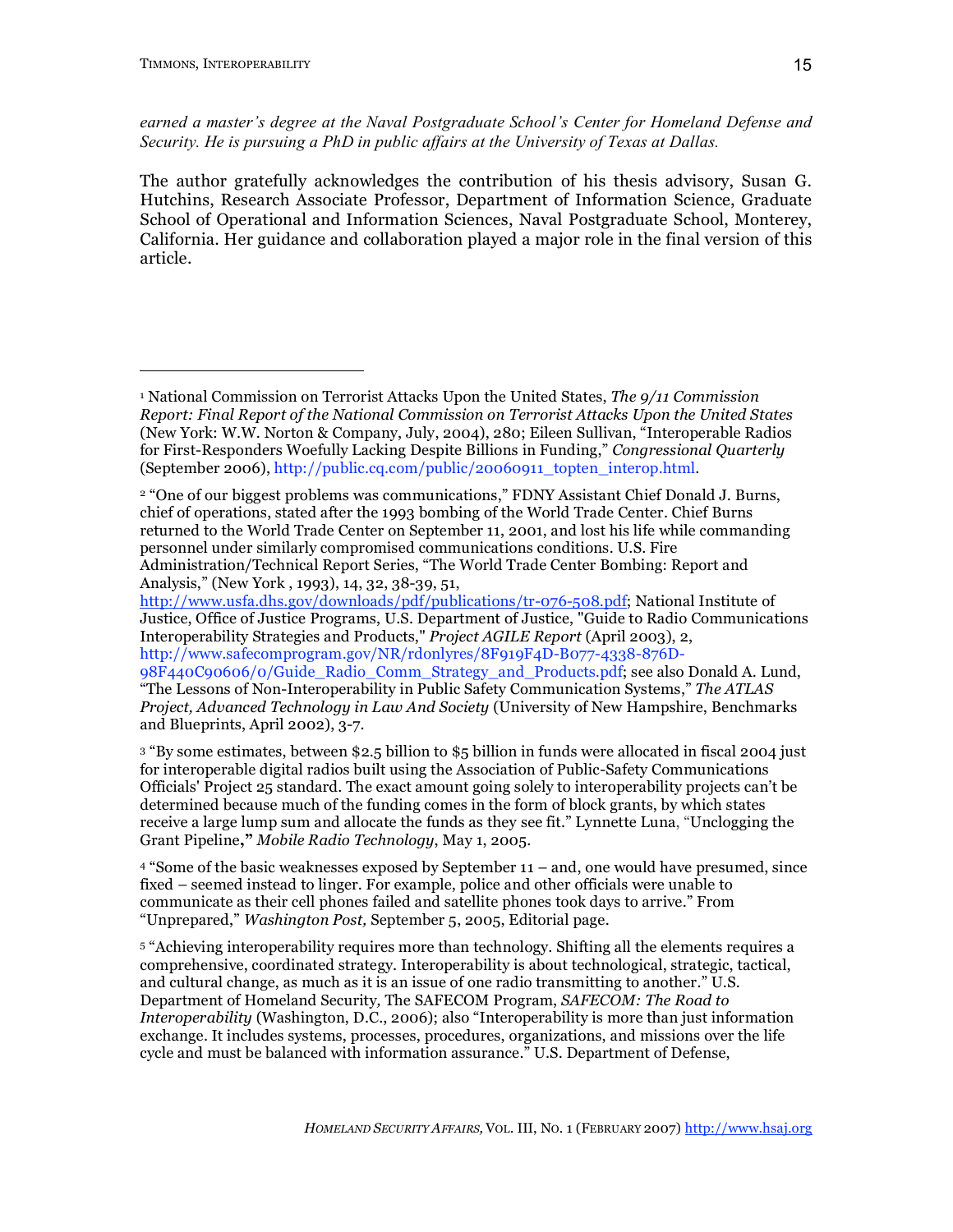*Instruction Number 4630.8*, June 30, 2004, Section E2.1.32, http://www.dtic.mil/whs/directives/corres/pdf/i46308\_063004/i46308p.pdf.

<sup>6</sup> U.S. Department of Homeland Security, *SAFECOM* program information at http://www.safecomprogram.gov/safecom/interoperability/default.htm.

<sup>7</sup> Paul Davidson, "Compatible Radio Systems Would Cost Billions," *USA Today*, December 29, 2005.

<sup>8</sup> *SAFECOM: The Road to Interoperability.*

<sup>9</sup> "As part of the Department of Homeland Security (DHS) Fiscal Year 2005 Homeland Security Grant Program (HSGP) guidance, each Urban Area (UA) receiving Fiscal Year 2005 Urban Area Security Initiative funds must develop a plan to achieve tactical interoperable communications across all jurisdictions in the UA and test the plan through a full-scale exercise." U.S. Dept of Homeland Security, Office of Grants and Training, *Tactical Interoperable Communications, Plan Review Process* (Washington, D.C., 2006).

<sup>10</sup> U.S. Department of Homeland Security, *National Interoperability Baseline Survey* (Washington, D.C.: The SAFECOM Program, 2006), 23.

<sup>11</sup> Ronald P. Timmons, "Radio Interoperability: Addressing the Real Reasons We Don't Communicate Well During Emergencies" (Master's Thesis, Naval Postgraduate School, 2006).

<sup>12</sup> Staff, *The 9/11 Commission Report, Eleventh Public Hearing* (New York: W.W. Norton & Company, 2004).

<sup>13</sup> Further information about *Strong Angel* is available at http://www.strongangel3.net/files/ sstr\_20061107\_web.pdf and http://www.strongangel3.net/files/SAIII\_working\_report\_20061106.pdf.

<sup>14</sup> *SAFECOM: The Road to Interoperability.*

<sup>15</sup> Nita Lewis Miller, Naval Postgraduate School, Monterey, CA, and Lawrence G. Shattuck, U.S. Military Academy, West Point, NY., *A Process Model of Situated Cognition in Military Command and Control,* 2004.

<sup>16</sup> *SAFECOM: The Road to Interoperability.*

<sup>17</sup> Gary Klein, *Sources of Power: How People Make Decisions* (Cambridge, MA: Massachusetts Institute of Technology, 1998), 16.

<sup>18</sup> "A cognitive bias is a tendency to mentally process information in a particular way…people tend to seek out information that confirms their preconceptions and to discount information that disconfirms their preconceptions." Jeffrey P. Richer, Ph.D., Scottsdale (AZ) Community College, Unpublished curriculum,

http://www.sc.maricopa.edu/sbscience/psy266/lessons/essays/essay9.html.

<sup>19</sup> Herbert Morrison, *The Hindenburg Broadcast*, May 6, 1937, http://www.eyewitnesstohistory.com/vohind.htm.

<sup>20</sup> "The words stuck in my throat. A sob wanted to replace them. A gulp or two quashed the sob, which metamorphosed into tears forming in the corners of my eyes. I fought back the emotion and regained my professionalism, but it was touch and go there for a few seconds before I could continue." [Sentiments of TV Anchorman Walter Cronkite as he announced the words: "From Dallas, Texas, the flash—apparently official. President Kennedy died at 1 p.m. central standard time—a half hour ago…"], http://www.tvrundown.com/lostfilm.html.

<sup>21</sup> E. A. Butler, et al, "The Social Consequences of Expressive Suppression," *Emotion* 3 (2003): 48–67.

<sup>22</sup> Timmons, "Radio Interoperability."